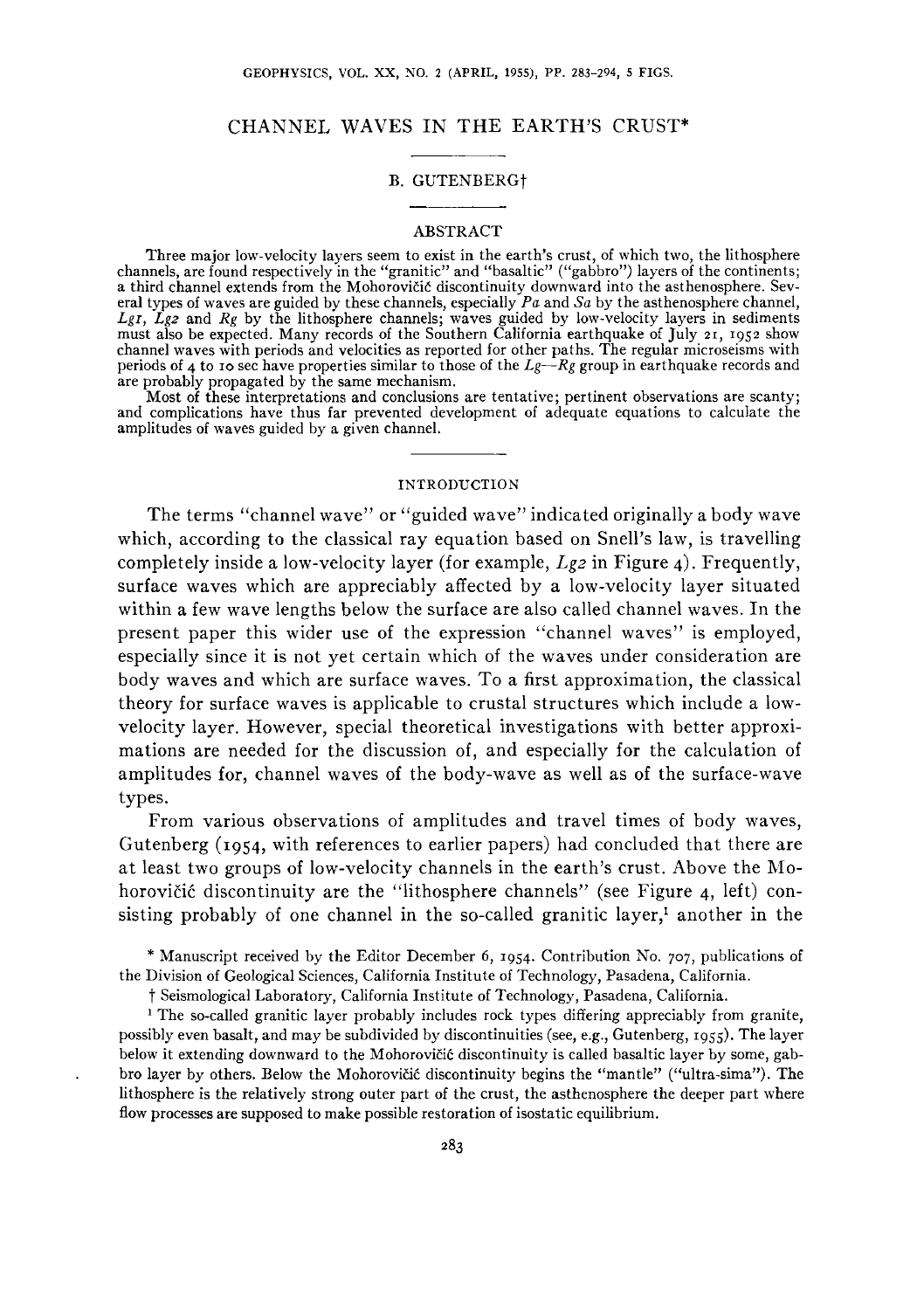"gabbro" layer; below the Mohorovicic discontinuity is the "asthenosphere channel," extending downward to a depth of about 150 km for longitudinal waves and to about 250 km for transverse waves (Gutenberg, 1955). Detailed investigation of these low-velocity layers is rendered difficult since their main effect consists in production of shadow zones. They were first suspected when it was observed that at certain distances the supposedly direct longitudinal or transverse waves arrive with very small amplitudes, also when conclusions based on various types of studies were found to contradict each other when observations were interpreted on the assumption that no low-velocity layer exists. The channel waves discussed in the present paper are among the rare instances of observable waves which are a consequence of low-velocity layers.

Press and Ewing (1951, 1952) have discovered two types of guided waves traveling in the "granitic" layer of North America, and have started the investigation of channel waves which will probably play an increasing role in the interpretation of records of earthquakes and of artificial explosions. Press and Ewing find that one type of the waves, *Lg,* has periods of 1 to IO sec and a velocity of 3.5 km/sec, while the other, called  $Rg$  by them, which has periods of 8 to 12 sec, travels with an average velocity of 3.0 km/sec. Lehmann (1953), and Ewing, Press, and Oliver (1954) have extended these results. Detailed observations for Eurasia are reported by Bath (1954). He comes to the conclusion that *Lg* consists of at least two different wave types, *LgI* and *Lg2,* and agrees with Gutenberg (1954) that the lithosphere channels make possible their propagation. Prevailing periods in Uppsala are 3 to 8 (occasionally *2* to II) sec for *Lgr,* 3 to 12 sec for *Lgz,*  and 3 to  $I_4$  (occasionally 16) sec for  $Re$ .

Two additional types of channel waves not related to the preceding were first found by Caloi (1953) on records of earthquakes with focal depths of the order of IOO km. He called one *Pa* (periods between 5 and 12 sec, velocity about 7.9 to 8.o km/sec), the other *Sa* (periods IO sec or more, occasionally up to 30 sec, velocity about 4.4 km/sec). Press and Ewing (1954) have found these waves independently and have explained them as *Pn* and *Sn* waves with "numerous multiple reflections at near-grazing incidence from the underside of the Mohorovičić discontinuity, in direct analogy with the whispering gallery effect discussed by Rayleigh." However, the fact that Caloi, Press, and Ewing (1955) and the author have observed them in shocks with intermediate focal depth is in favor of Caloi's explanation (given independently by Gutenberg in a discussion of the results by Press and Ewing, 1954) that they are waves guided by the asthenosphere low-velocity channel which had been established earlier.

The question has been raised if sufficient energy from waves in channels at some depth below the earth's crust can be observed at its surface. The waves *Lg* and *Rg* through the lithosphere channel with its upper boundary at a depth of the order of 10 km have usually periods of 3 to 8 sec and a velocity of  $3\frac{1}{2}$   $\pm$  km /sec, resulting in wave lengths of the order of 10 to 25 km, so that the earth's surface is roughly one wave length or less above the boundary of the channel.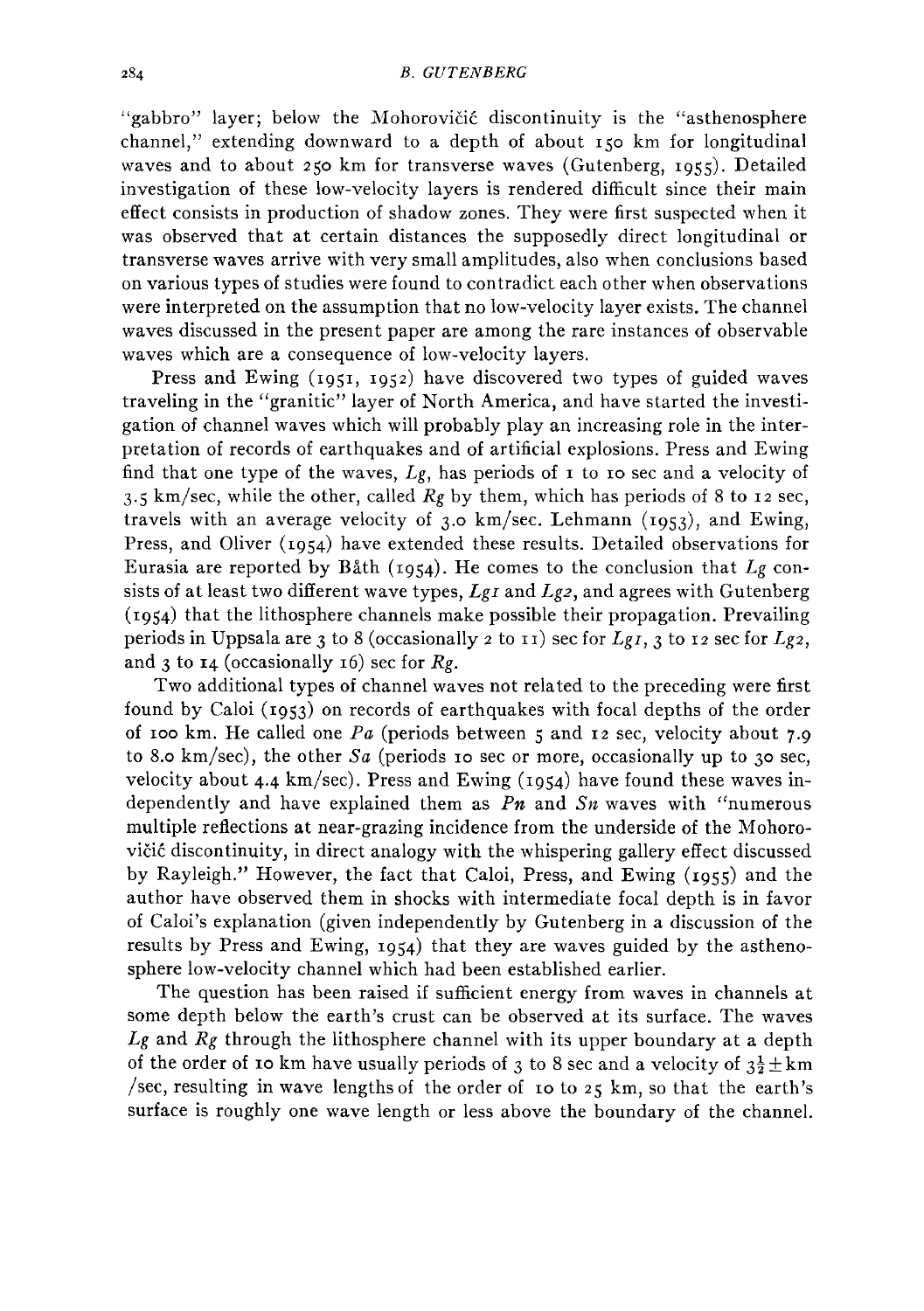The same holds for the *Sa* waves through the lithosphere channel with its boundary probably 40 or 50 km below the surface, since these waves have periods which are usually between 10 and 20 sec and a velocity of about  $4\frac{1}{2}$  km/sec. For sound waves through the main channel in the ocean, large amplitudes have been observed under similar circumstances, and elastic (sound) channel waves through the ocean as well as through the atmosphere have been generated by sources close to but outside the channel.

In the present paper, findings concerning various channel waves are discussed on the basis of records of the main Kern County, California earthquake of July 21, 1952, IIh 54m 14s, of some Pasadena records from other shocks, and of results published by various authors (see references).

# TRAVEL TIMES AND VELOCITIES OF WAVES GUIDED BY THE LITHOSPHERE CHANNELS *(Lg, Rg,* S)

At relatively short distances, the various waves guided by the lithosphere channels can rarely be studied in detail on records of short-period instruments as a consequence of their large amplitudes and of other phases with short periods which are superimposed. On the other hand, long-period instruments emphasize the long-period surface waves arriving at about the same time. Consequently,  $Lg$ -waves are usually clearest when recorded on medium-period instruments where, frequently, they are riding on top of longer surface waves (Figure 1).<sup>2</sup> On the records of the 1952 California earthquake written at Guadalajara and Puebla, which were marked for Figure 1 before the results of Båth  $(1054)$  were known, the *"eLg"* corresponds to *Lgr* of Bath, the *"Lg"* to his *Lg2.* In the other records of Figure 1, the phase marked *"Lg"* is his *LgI.* 

Arrival times of *Lg1* were established on seismograms of the main 1952 shock at 17 stations, all on the North American continent, except for Kingston, Jamaica. The times for the latter fit well, but the recorded motion may belong to some other phase. However, no  $L_g$ -waves were found at other stations outside of the North American continent. Since there is some doubt whether or not the large shortperiod "iM" phases observed at distances between  $10^{\circ}$  and  $14^{\circ}$  in the 1952 California shock are *Lg* waves, two least square solutions were made, one with inclusion of four such instances, the second without them. The resulting equations for the travel time *t* of  $LgI$  to the epicentral distance  $\Delta$  (measured in km) are:

All data: 
$$
t = (4.6 \pm 4.9) + \Delta/(3.58 \pm 0.02)
$$
 (1)

Only 
$$
\Delta > i_5^{\circ}
$$
:  $t = (9.5 \pm i_0.0) + \Delta/(3.60 \pm 0.04).$  (2)

Since the two equations agree within the limits of error, it is not unlikely that the short-period "iM" at distances of about 10° is actually *LgI*. Observations of travel times of *Lg<sub>I</sub>* (zero line given by  $t=4+3I\Delta^{\circ}$  to permit use of a large scale) are plotted in the upper part of Figure 2, together with straight lines representing

<sup>&</sup>lt;sup>2</sup> Figures have been arranged and drafted by Mr. J. Nordquist.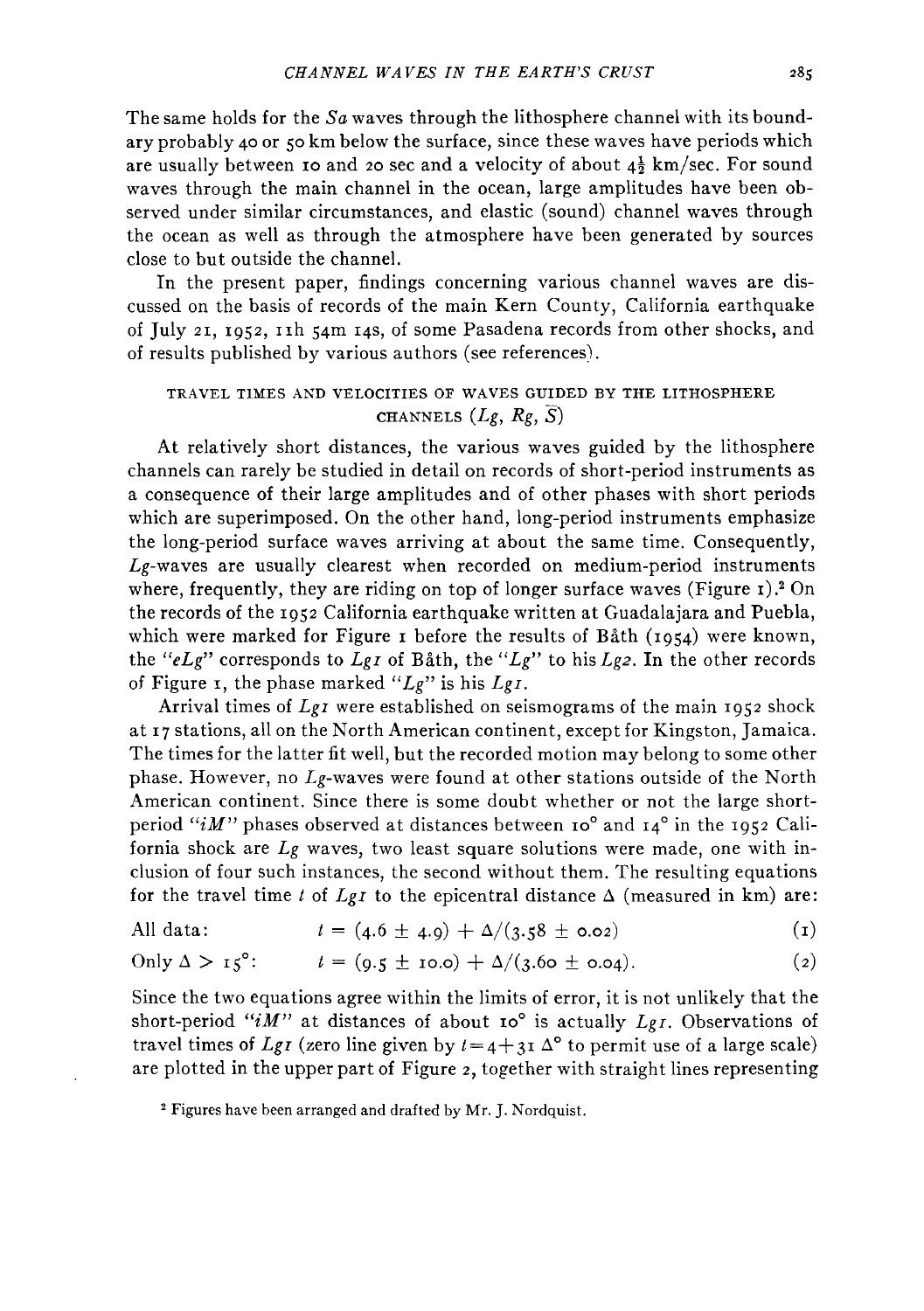

FIG:  $r$ . Portions of selected records of the main Kern County, California, earthquake of July 21, 1952, showing Lg waves. A is the epicentral distance in degrees. Arrows indicate direction of ground motion.

equations (1) and (2). The velocities of  $3.58\pm0.02$  km/sec (equation (1)) and 3.60 $\pm$ 0.04 km/sec (equation (2)) agree with those found by Press and Ewing  $(3.51\pm0.07)$ , by Lehmann  $(3.57)$ , and by Båth  $(3.54\pm0.07)$ , especially if the effect of the constant term used in equations  $(1)$  and  $(2)$  is considered. The velocity of transverse waves near the top of the "granitic" layer in Southern California is  $3.67 \pm km/sec$  (Gutenberg, 1951, p. 145).

The phase called  $\overline{S}$  or  $S_g$  at epicentral distances over 150 $\pm$ km (but not at distances less than  $120 \pm km$  where it is the direct transverse wave indicated now bys) is possibly *Lg.* On seismograms recorded in Southern California at distances between about 150 and 500 km, "the phase previously called  $\overline{S}$  corresponds roughly to the beginning of the maximum in the  $S$  group.... It seems to move to later and later phases as the distance increases" (Gutenberg, 1951, p. 161). This group creates "the impression of waves traveling in a dispersive medium" and has been considered to be a wave guided by a low-velocity channel. At distances of about 300 km, a phase of the S-group, called *Se,* is usually the dominant S-phase in seismograms written in Southern California, but at distances beyond about 500 km, another, called *Sf,* carries the largest amplitudes. The travel time curves of these two waves are given *(l.c.,* p. 161) by

*Se*: 
$$
t = 4.9 + \Delta/3.64
$$
 *Sf*:  $t = 4.3 + \Delta/3.52$ . (3)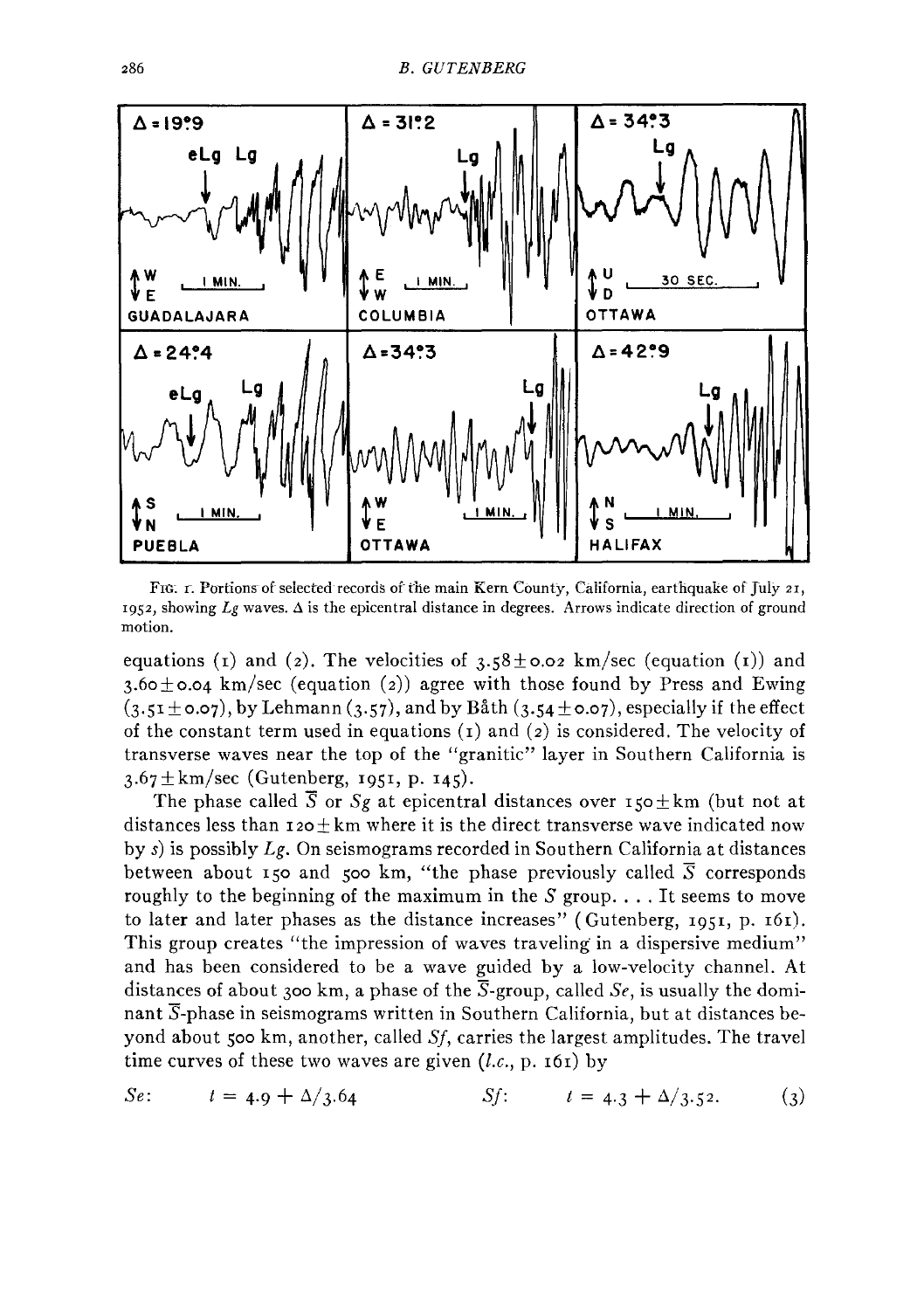

FIG. 2. Observed travel times *t* of *Lg, Sa,* and *Pa*. Quantities  $a+b\Delta$  are subtracted from *t* to enable the use of a large time scale. The values of the constants *a* and *b* differ for each phase. A is the epicentral distance in degrees. Straight lines correspond to least-square solutions discussed in the text.

The velocities of *Se* and *Sf* agree well with those found for *Lgi* and, at distances of a few degrees, the  $\overline{S}$ -group may be identical with the  $L_g$ -group; the phase *"iM",* mentioned above for the 1952 California shock, may be the continuation of the  $\overline{S}$ -group at distances of about 10°.

Since there are not sufficient travel times for *Lg2* from records of the 1952 California shock to justify inclusion of a constant term in a solution using the method of least squares, it was assumed that the constant term is zero. The resulting velocity is:

$$
v = 3.38 \pm 0.03 \text{ km/sec.} \tag{4}
$$

The velocity found by Båth for *Lg2* in Eurasia is  $3.37 \pm 0.04$  km/sec.

Relatively few  $R_g$  waves can be identified on records of the 1952 California shock, partly as a consequence of the large motion, and most of the identifications are doubtful. The velocity of  $Rg$  found by Press and Ewing is  $3.05 \pm 0.07$  km/sec, and that calculated by Båth is  $3.07 \pm 0.04$  km/sec. Båth (1954, p. 303) points out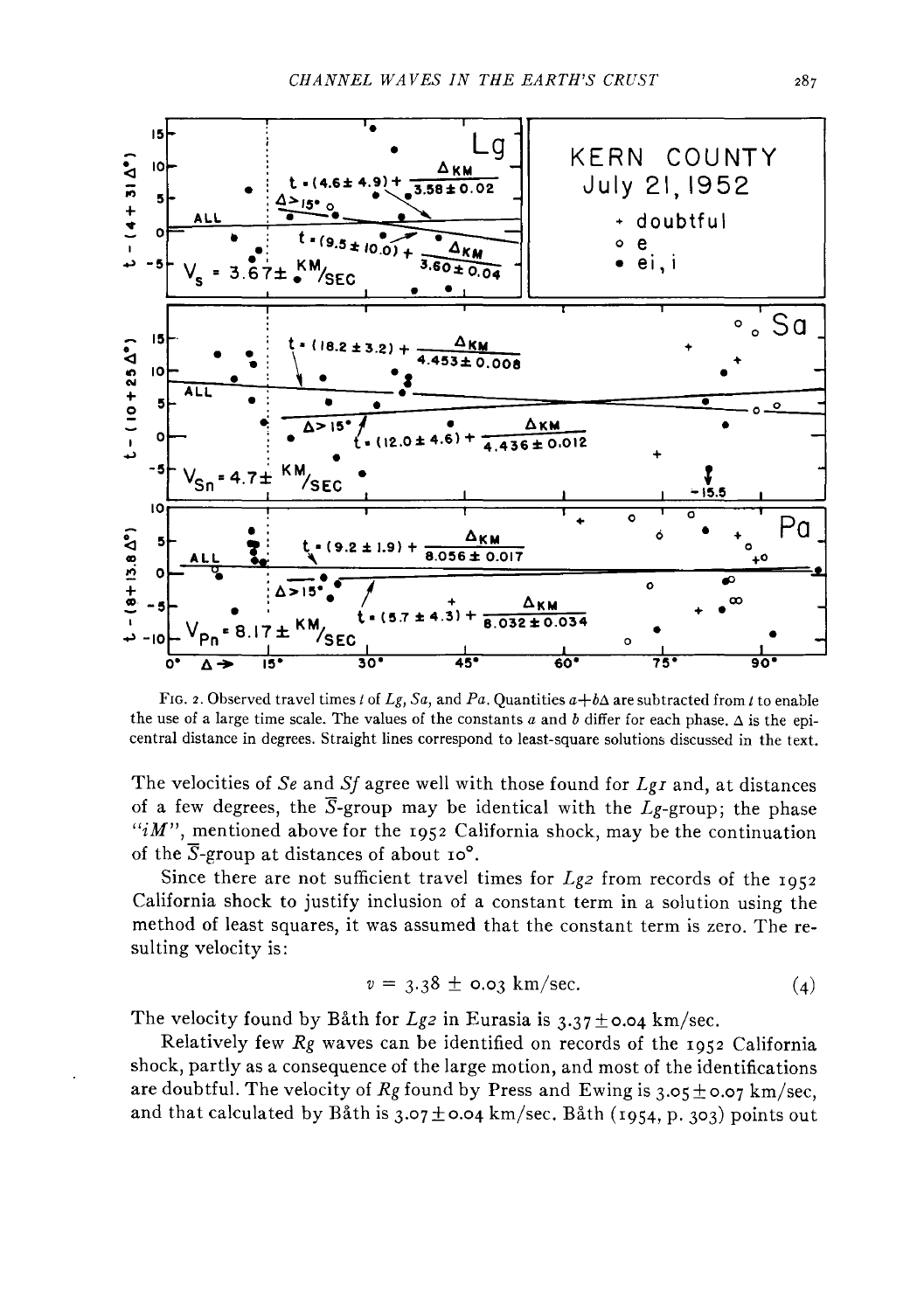

FIG. 3. Portions covering about  $2\frac{1}{2}$  minutes of seismograms recorded at Riverside and Haiwee, California, from an earthquake which originated approximately at  $27^{\circ}$  North Lat.,  $12\frac{3}{4}^{\circ}$  West Long. (Lower California). Instruments: Benioff short-period vertical seismographs (U-D) and horizontal standard Wood-Anderson torsion seismographs  $(N-S; E-W)$ .  $\Delta$  is the approximate epicentral distance in degrees. Since the epicenter is to the SSE of the stations, waves of the  $SH$  type should be recorded in the same direction on both horizontal components, *SV* and Pin opposite directions. *Lg* and *Rg* have relatively short periods; long-period waves are surface waves.

that the observed velocities of *Rg* scatter more than those for both *Lg* waves, and that *Rg,* too, may consist of two or more wave types.

The Lg-waves have been tentatively considered to be transverse waves with a prevailing SH component. However, Press and Ewing (1952, p. 221) state: "During the first few cycles the waves have approximately equal amplitudes on all three components, but the transverse horizontal rapidly gains amplitude ... within about 30 seconds," and Miss Lehmann ( $1953$ , p. 249, 251) points out that the waves have a considerable vertical component. Bath (1954, p. 316) finds that at Uppsala and at Kiruna the vertical component of *Lg* is smaller than the horizontal. Since few stations recording *Lg* in the California shock of 1952 had two horizontal components with approximately the same constants, some Pasadena records of other shocks have also been investigated. Figure  $\alpha$  shows two examples: the horizontal seismographs have about the same constants; however, the vertical records are written by seismographs with appreciably different characteristics.

From all records which have been studied, it follows that in *Lg,* motion per-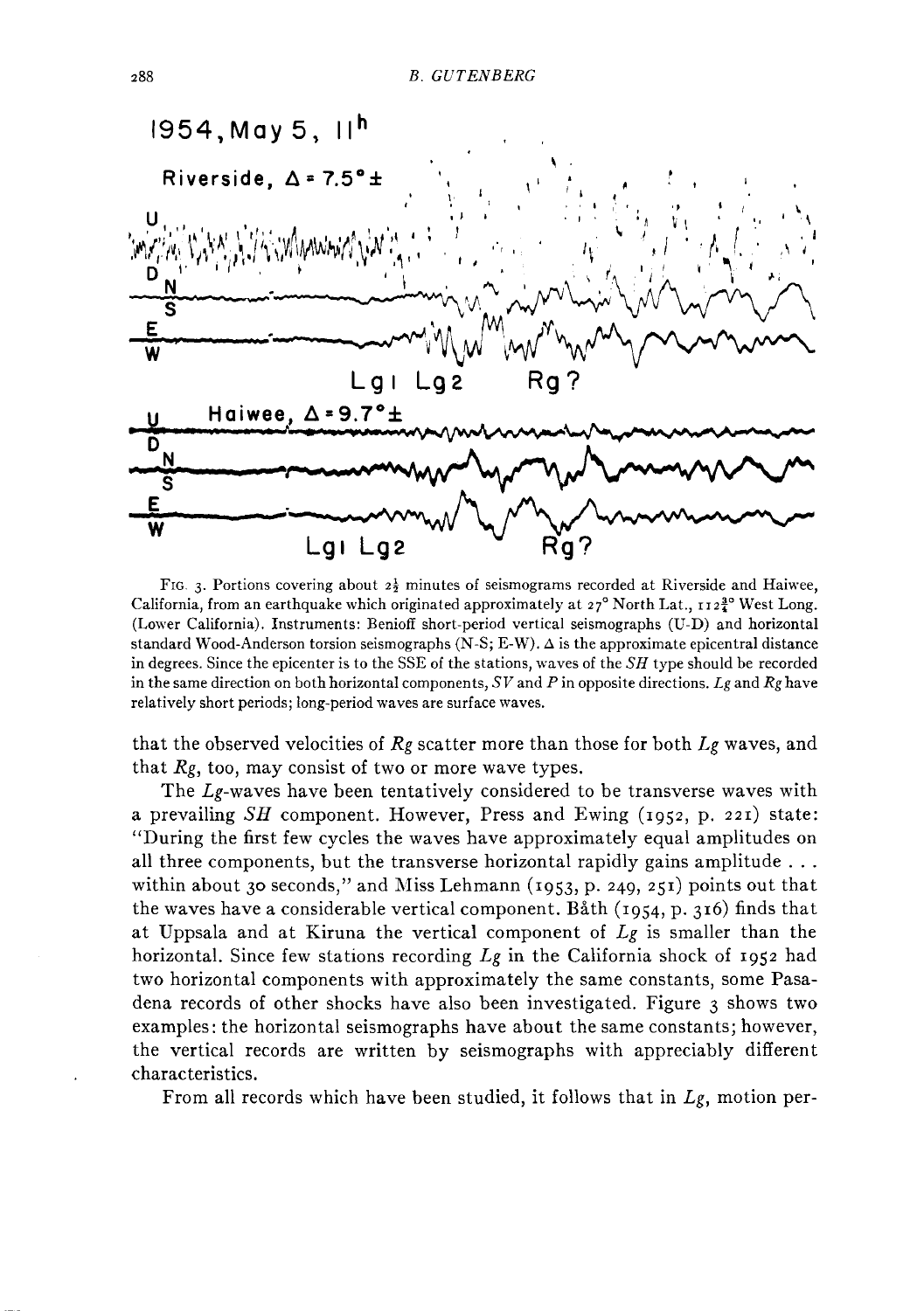pendicular to the ray  $(SH$  type) prevails, but that not infrequently an appreciable vertical component is recorded; in portions of *Lg,* the motion is approximately in the direction of the ray  $(SV$ -type). Some irregularities may result from body or surface waves superposed upon *Lg.* Otherwise, motion consisting of a shear in the horizontal component accompanied by a relatively large vertical component is not predicted by the classic wave theory for either body or surface waves.

### MECHANISM FOR TRANSMISSION OF THE *Lg-* AND Rg-GROUP

In a discussion of the mechanism for the transmission of *Lg,* Bath (1954, p. 321) states that not only the velocities but also their different relation to focal depth indicate that *Lg2* belongs to a lower layer than *LgI.* He finds that in Sweden the  $Lg_2$ -waves show a maximum energy (relative to S) for shocks originating at a depth of the order of 40 km, while the relatively largest *LgI* waves are recorded for shocks with a focal depth of 20 km or less. He considers the possibility that *Lgr* is a wave travelling completely above the depth with maximum velocity (that is, roughly in the uppermost ro km) with many reflections at the earth's surface, and that *Lg2* is a wave travelling in the low-velocity channel, that is at depth between roughly 10 and 20 km. However, he points out correctly (l.c., p. 322) that for foci below the level of maximum velocity, that is, for foci deeper than roughly Io km, *LgI* could then not exist if the classical wave theory holds, but that diffraction and scattering may be the mechanisms actually responsible.

The conclusion of Båth that *Lg2* seems to be propagated in a lower layer than *Lgr* seems to be doubtful, especially since the determination of focal depths in intervals of ro km near a depth of 50 km (partly by Gutenberg and Richter) is not accurate enough for finding the relationship between focal depth and relative amplitudes of the phases from relatively few records of shocks supposedly slightly deeper than normal. On the other hand, use of the velocity ratio between *Lg* and *Rg* requires better knowledge of the wave types involved than we have now. Clues concerning the wave types may result from Bath's findings that the energy ratios *Lg2/S* and *Lg2/Rg* decrease with increasing magnitude, and that for shocks of a magnitude greater than *5* more energy passes into *Rg* waves than into *Lg2*  waves, and more into *Lg2* than into *LgI* waves.

Gutenberg (I954, I955) has concluded that the hypothetical "gabbro" layer between the Conrad and the Mohorovičić discontinuities may be another lowvelocity layer (Figure 4, left). The average velocity reported for this layer in a few regions on the basis of records of artificial explosions is roughly 3.8 km/sec (Gutenberg, I955) and corresponds probably to the top of the layer. In Figure 4 some possible types of paths of *Lg* waves are sketched. The mechanism shown in the diagrams explains the long duration of the *Lg* group. The actual distribution of wave velocities with depth may differ appreciably from that indicated in Figure 4 which had been assumed on the basis of amplitude and travel time studies before the existence of *Lg2* was known. If these velocities and their changes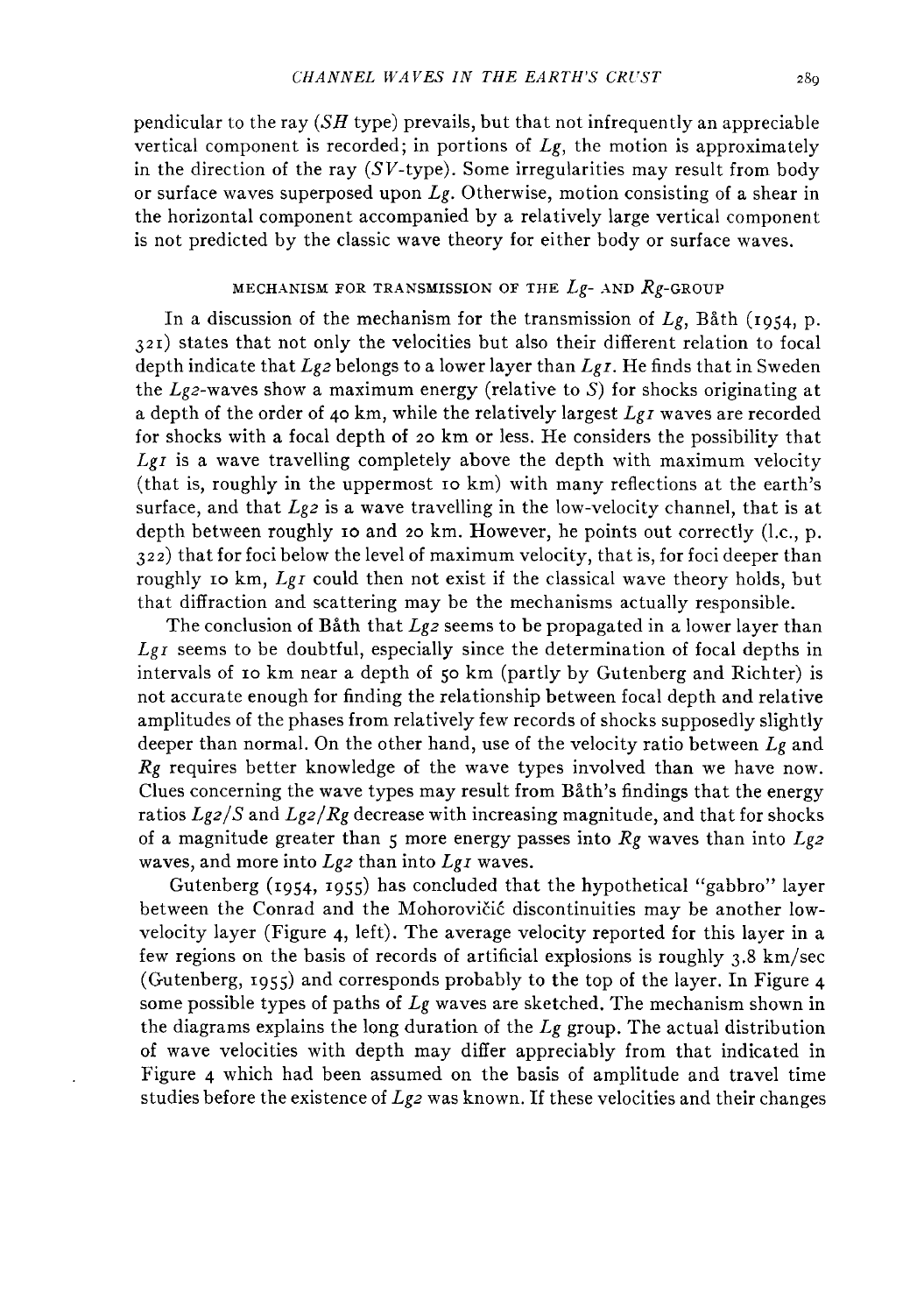

FIG. 4. Selected paths of transverse channel waves, constructed on the basis of the assumed velocity *Vs* of transverse waves as a function of depth, given at the left.  $C = \text{Conrad}$  discontinuity between "granitic" and "gabbro" layers.  $M =$ Mohorovičić discontinuity separating the latter from the ultrabasic mantle.

with depth are a good approximation to the actual values, it seems likely that  $Lgz$  is a true channel wave along the channel in the "granitic" layer, while  $LgI$ in addition possibly enters the channel in the "gabbro" layer. The various types of paths can not be constructed with confidence before the velocities are better known as a function of depth.

The observed relative importance of *SH* (dominant), *SV,* and *P* (negligible) in these channel waves corresponds to the fact that total reflection is most likely for *SH,* less so for *SV,* and still less for longitudinal waves. The following is a summary of the conditions for total reflection at the earth's surface and at a discontinuity, where  $r =$ ratio of transverse velocity above to transverse velocity below;  $r$  is assumed to be between  $0.6 \pm$  and **1.0**:

|               |                 |                                  | longitudinal            |
|---------------|-----------------|----------------------------------|-------------------------|
| surface       | always          | $i > 35^\circ \pm i >$ arc sin r | never totally reflected |
| discontinuity | $i >$ arc sin r |                                  | never totally reflected |

There is little disagreement about  $Rg$ . Båth (1954, p. 307) points out that it shows dispersion of a type found theoretically by Haskell (1951) for Rayleigh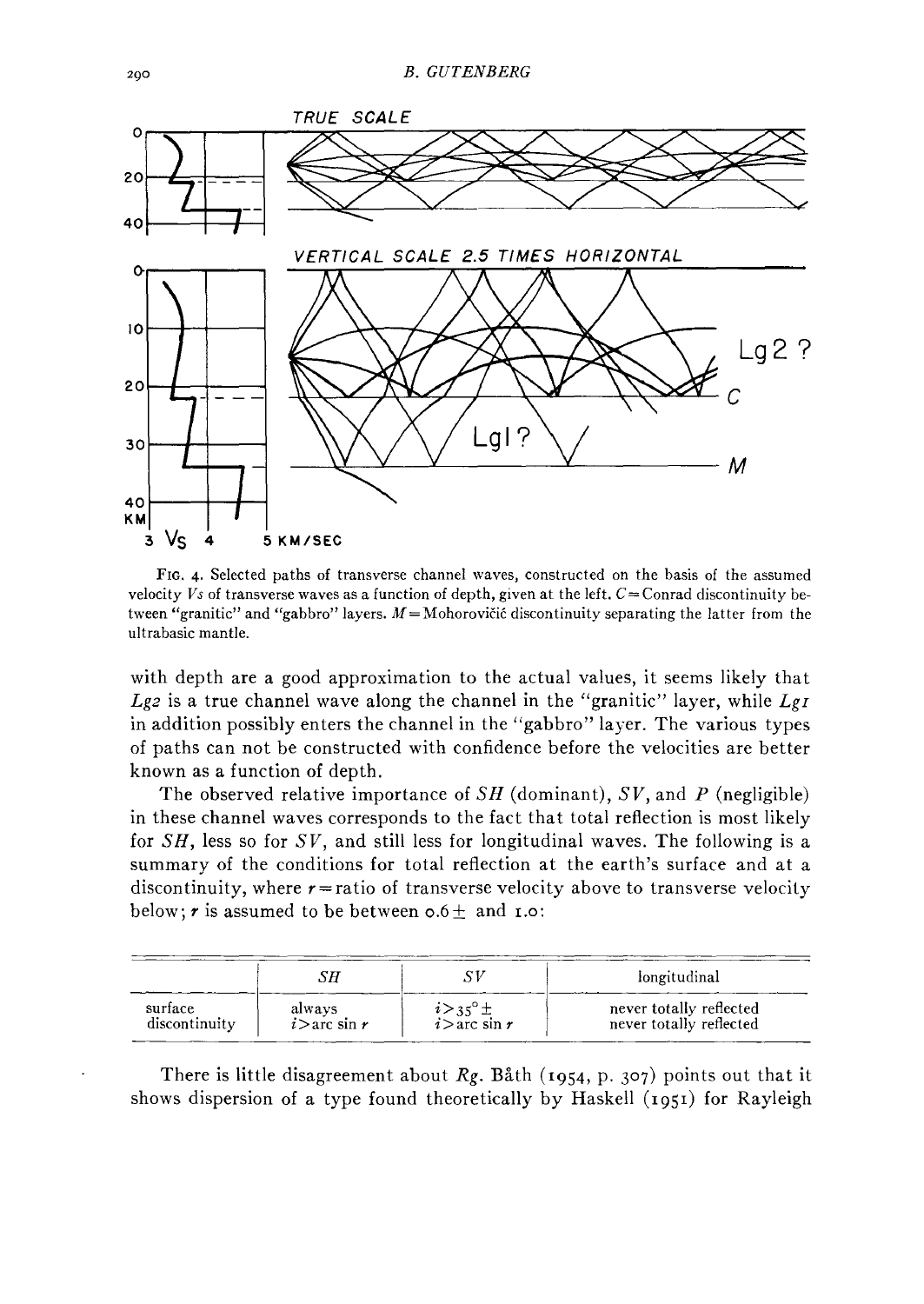waves propagated through surface layers including a low-velocity layer. At present, the conclusion that *Rg* is such a Rayleigh wave is preferred by all who have studied it.

### EFFECTS OF THE STRUCTURE OF THE EARTH'S CRUST ON Lg-WAVES. MICROSEISMS

Below the ocean basins the "granitic" layer is usually missing, and the "gabbro" layer extends only to a depth of  $\texttt{to} \pm \texttt{km}$  below sea level. Consequently, there is probably no decrease in velocity with depth in the ocean bottom above the Mohorovičić discontinuity, especially since such a decrease would begin at a greater depth under the oceans than under the continents as a consequence of the lower temperature under the oceans. Therefore, no *Lg* or *Rg* waves can be expected with a path across an ocean bottom-if our explanations for their mechanism are correct. Actually, all authors agree that neither *Lg* nor *Rg* waves with paths through the crust under the deeper parts of ocean are observed. In addition, *Lg* and *Rg* waves are weakened or even disappear in crossing recent mountain chains, where probably the channels are too much distorted to permit transmission of guided waves (Bath, I954, p. 300, 319; Ewing, oral communication). In California they seem to be more weakened in crossing the transverse ranges and the Sierra Nevada than along paths between Mexico and Southern California.

Gutenberg (discussion of the paper by Bath, Rome, I954) has pointed out that in many respects the properties of the regular microseisms with periods of 4 to Io sec show great similarity to those of earthquake waves guided by the lithosphere channel. This includes especially their velocity of about  $3 \text{ km/sec}$ , their periods, and the "barriers" to their propagation in bottoms of deep oceans and under young mountain chains. All recent results are in favor of the hypothesis (Gutenberg, I954) that these microseisms are due to waves guided by the lithosphere channels.

### THE PROBLEM OF  $\overline{P}$  AS A CHANNEL WAVE

There is some doubt about the existence of longitudinal waves guided by the lithosphere channel, similar to the Pa-waves guided by the asthenosphere channel. The group of longitudinal waves including  $\overline{P}$  and the following first motion in seismograms recorded at distances beyond about I 50 km was the first which was suspected to be guided by the low-velocity channel in the lithosphere (Gutenberg, 1951, p. 162). In Southern California, the amplitudes in the  $\overline{P}$ -group have a maximum at a distance near 130 km, and then decrease about exponentially to a distance of at least 500 km, where for a shock of magnitude 7.6 the ground amplitudes of such waves with periods of the order of 1 sec should be roughly 100 microns on the basis of a study of many smaller shocks. Only very few seismograms of the California shock in 1952 at distances beyond about 8° [for shorter distances all amplitudes are too large] show waves possibly belonging to this group. Their amplitudes continue to decrease rapidly with the distance, and near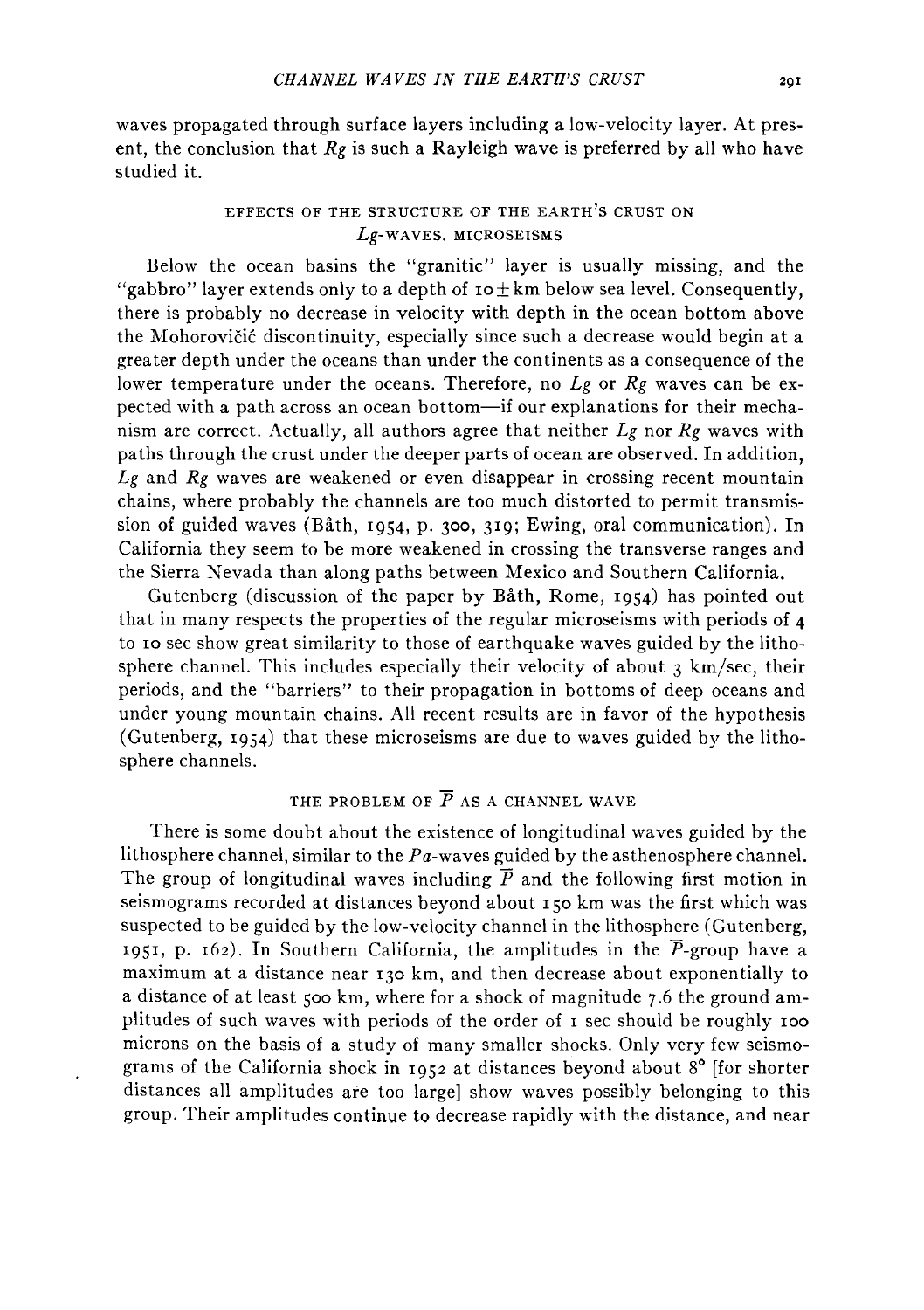20° the ratio of their amplitudes to the period does not exceed  $3\pm$ . This agrees with the findings by Båth (1954, p. 316) that at greater distances there is no indication of longitudinal waves guided by the lithosphere channel.

The velocity of " $\overline{P}$ " in Southern California and in other regions has been found to be  $5.6 \pm \text{ km/sec}$ . However, the maximum of the amplitudes moves gradually from one phase of the group to another. The group creates "the impression of waves travelling in a dispersive medium." (Gutenberg, 1951, p. 162), and the observed velocities are probably group velocities, which could differ from the phase velocity since the periods increase noticeably with distance (Gutenberg, 1936).

### WAVES GUIDED BY THE ASTHENOSPHERE CHANNEL *(Pa* AND *Sa)*

The seismograms of the Kern County shock include only a few written at distances between about  $45^{\circ}$  and  $70^{\circ}$ . This explains the gap in the data (Figure 2) for these distances. In addition, *Pa* arrives close to *PP* at distances of between about 25° and 40°, and should be close to *SKS* or in the *SKKS-group* beyond about 100°, which limits the use of records in these ranges of distances for *Pa.*  On records of the Kern County shocks, *Pa* is usually less definite than *Lg* or *Sa.*  Thirty-three instances of  $Pa$  were found, of which 24 are at distances beyond  $23^\circ$ . At distances between  $7^\circ$  and  $15^\circ$ , the large longitudinal phase following the beginning of the record was measured. Again, two least square solutions were made, one including all data (minimum distance  $7^\circ$ ), another for the phases arriving at distances greater than 23°. The following travel times result:

All data: 
$$
t = (9.2 \pm 1.9) + \Delta/(8.056 \pm 0.017)
$$
 (5)

$$
\Delta > 23^{\circ} \text{ only:} \qquad t = (5.7 \pm 4.3) + \Delta/(8.032 \pm 0.034). \qquad (6)
$$

Residuals are shown in Figure 2 (bottom). Since constants in the two equations agree within the limits of error, the large longitudinal phase near the beginning of records at distances between  $7^\circ$  and  $15^\circ$  may be produced by the same mechanism as *Pa* at greater distances. Press and Ewing find that their *"Pn* at great distances" has about the same velocity as *Pn* at short distances  $(8 \tcdot 1 \pm km/sec)$ ; Caloi finds velocities between 7 .9 and 8.o km/sec for his *Pa.* 

In the records of the California shock of 1952, *Sa* is frequently rather clear (Figure 5). Its forms and periods are similar to those reproduced by Caloi  $(1953)$ for Sa-phases in shocks originating at intermediate depth. Since *Sa* is recorded near *SS* at distances of 30° to 40° ,and at greater distances is superimposed on the long surface waves, it is best found on medium-period instruments. At distances near  $15\pm$   $^\circ$ , the arrival time of the frequently rather large transverse phase, following the expected  $S$  by roughly 20 seconds (depending on the distance) was measured on records of six stations. In addition, *Sa* was found on records of twenty-two stations at distances between 18° and 93°. The method of least squares gives the following travel times: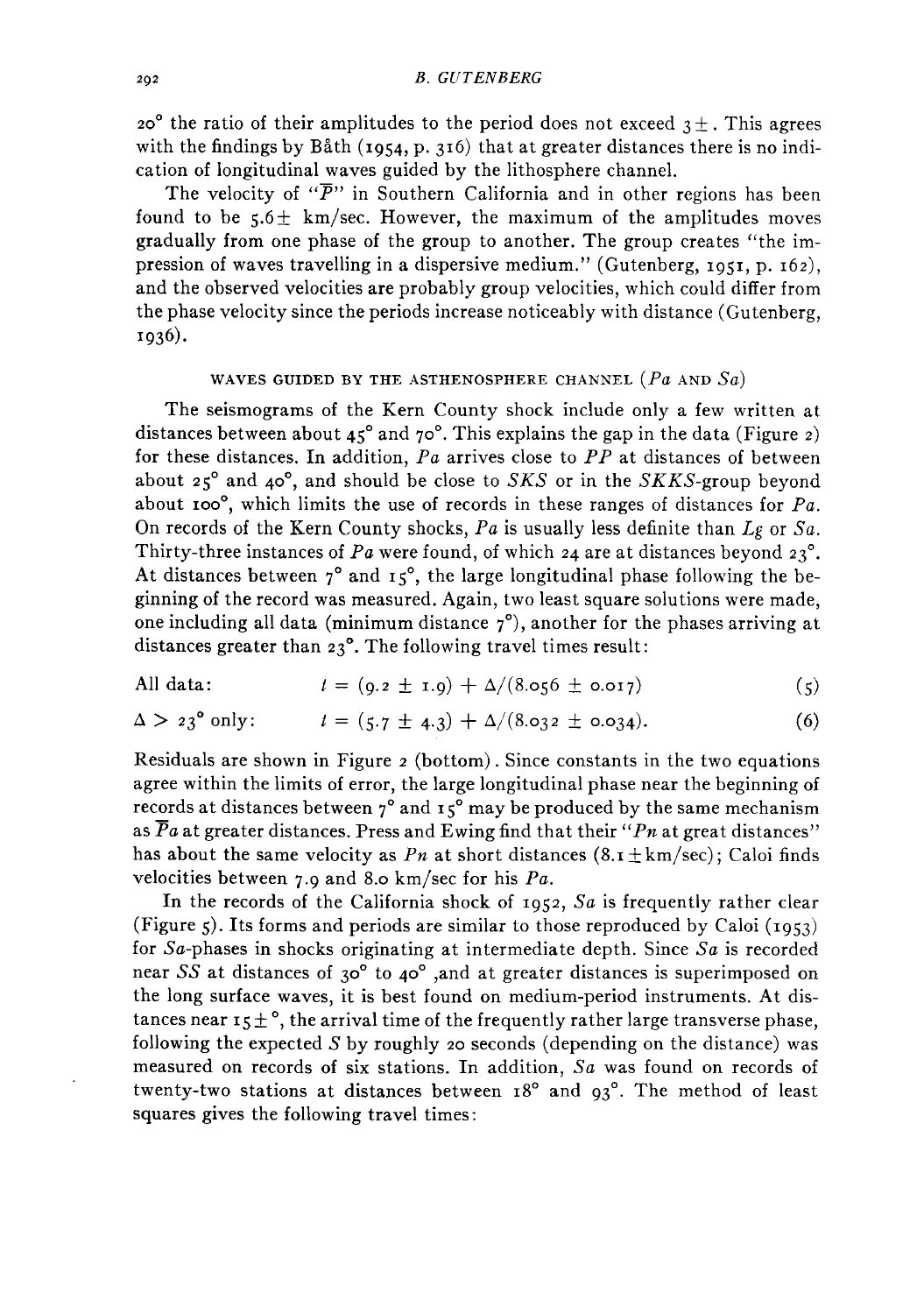All data: 
$$
t = (18.2 \pm 3.2) + \Delta/(4.453 \pm 0.008)
$$
 (7)

$$
\Delta > 18^{\circ} \text{ only:} \qquad t = (13.0 \pm 4.6) + \Delta/(4.436 \pm 0.012). \tag{8}
$$

Residuals are shown in Figure 2 (center). The velocity of *Sn,* which probably travels near the top of the asthenosphere channel, seems to be about 4.7 km/sec (Gutenberg, 1954). Caloi as well as Press and Ewing find a velocity of about 4.4 km/sec for *Sa* (without assumption of a constant term). Caloi points out that



FIG. 5. Portions of selected records of the main Kem County, California, earthquake of 1952, showing *Sa.*  $\Delta$ =epicentral distance in degrees; arrows indicate direction of ground motion.

*Sa* has a considerable vertical component, and this is confirmed by records of the California shock of 1952.

There is general agreement that *Pa* and *Sa* waves are found which have travelled through oceanic crustal layers. Both phases have been observed on European records of the 1952 California shock, and *Pa* was recorded (with some doubt) at Huancayo, La Paz, and Apia; *Sa* was recorded at Honolulu. There is no indication of *Pa* or *Sa* on records written in Japan or New Zealand, but this may be a result of not-well-suited instrumental constants in Japan and of large microseisms in New Zealand. Thus far, there is no clear evidence that the asthenosphere channel is missing in any of the larger units of the earth's crust.